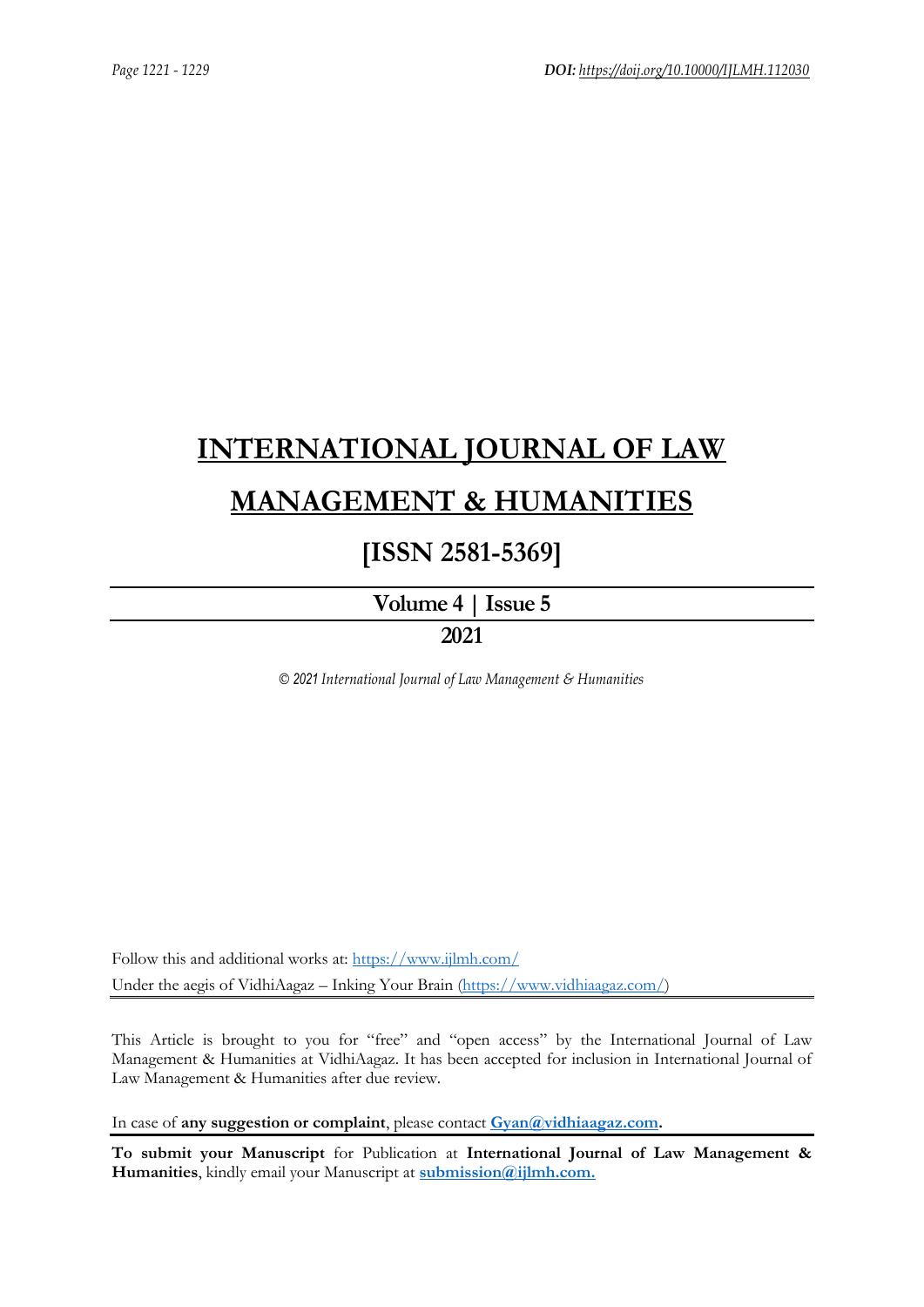# **To What Extent the Notion of Access to Medicine is Available under the Notion of Access to Health with Special Reference to India**

#### **SUPARNA S NAIR<sup>1</sup>**

#### **ABSTRACT**

*Health is essential for the survival of human beings in the world. There is a saying "health is wealth", which very well shows that health is the most vital asset of living beings than any other asset. When saying about health it implies good and adequate health free from diseases. Not only free from diseases but the highest standard of health with dignity. So in order to fulfill this, the public needs to get proper medical care especially medicines for curing diseases. When speaking about public it includes everyone, irrespective of caste, gender, age, rich or poor. So the medicines should be made available to everyone equally. But is it happening in practical. Millions of people around the world still do not have access to even essential medicines that are affordable and of good quality. According to the intuitive estimate of the World Health Organization (WHO) at least one-third of the world's population have no regular access to medicines<sup>2</sup> . Access to medicines also includes access to treatment. It is said that access to essential medicines is part of the human right to health<sup>3</sup> .*

*There are many important entities which plays crucial role to ensure that this right is enjoyed by all. Government i.e. the State is at the top most as far as the responsibility is concerned. Laws have to be efficient and effective. Judiciary also plays a crucial role. Medical fraternity should be very much responsible and take up this profession as service rather than business oriented or with profit motive.*

*Keywords: Health, access to medicine, Right to health, right to health, access to health.* 

#### **I. INTRODUCTION**

WHO defines health as "a state of complete physical, mental and social well-being and not

<sup>&</sup>lt;sup>1</sup> Author is an Assistant Professor, Co-Operative School of Law, Thodupuzha, India.

<sup>2</sup> World Health Organisation (2011), p. 8.

<sup>3</sup> Karin Wiedenmayer, "Access to Medicines", Swiss Centre for International Health, available at http://apps.who .int/medicinedocs/documents/s18422en/s18422en.pdf (accessed on 11.04.2018)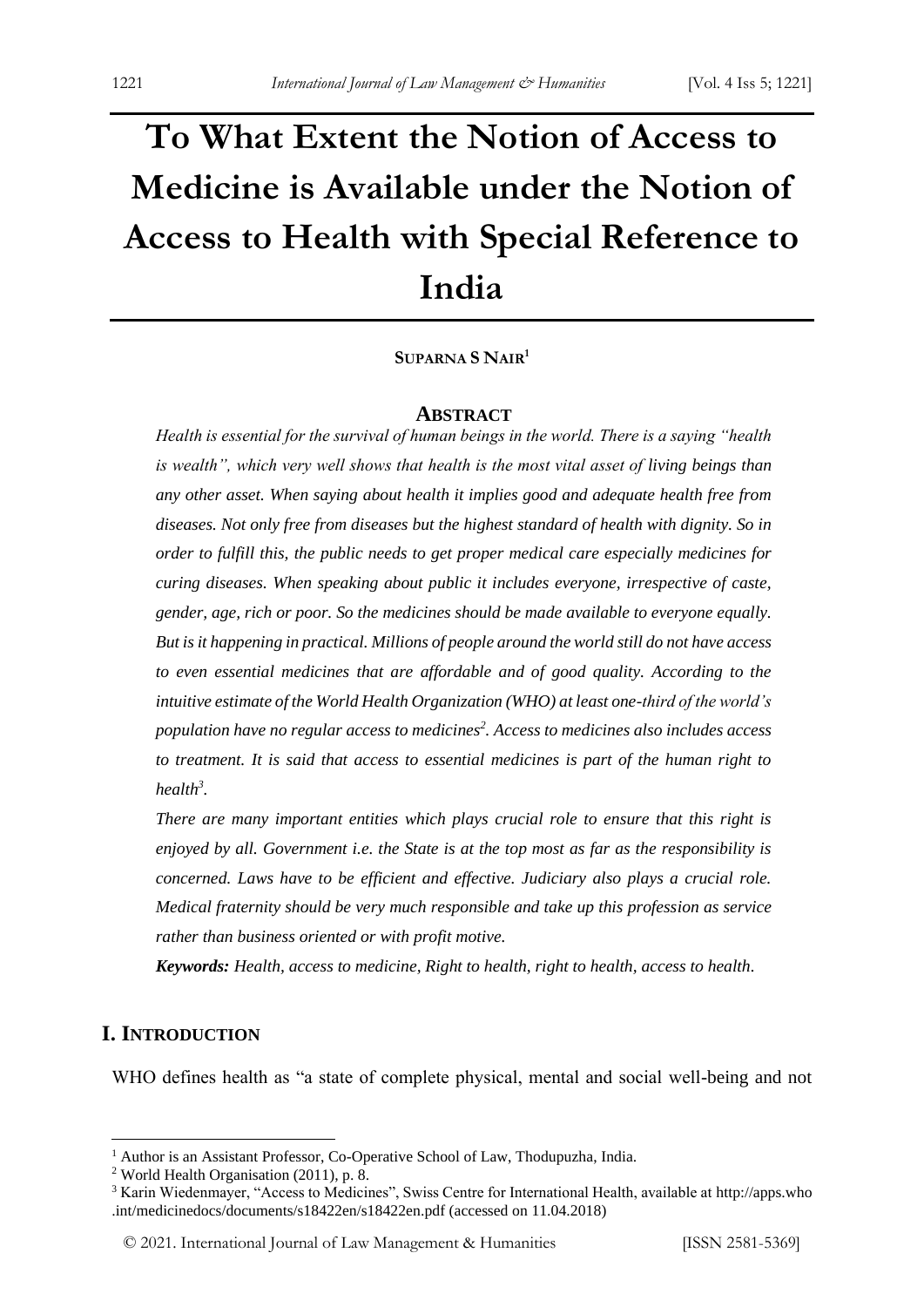merely the absence of disease or infirmity". Being healthy doesn't mean fitness only. It has to encompass many other facets. To stay healthy availability of proper food, pure water, good environment, sanitation, waste management etc. is essential along with the availability of proper medicines and healthcare is also inevitable. To make this possible State bears a greater responsibility. In India the health services are provided both by the Central and State Governments. But the point is the available resources with governments are not enough to cover all citizens under health care services. Hence effective initiatives are required to be taken to ensure availability of medicines to the needy in the country so that public health is achieved in its fullest sense.

### **II. INTERNATIONAL FRAMEWORK ON ACCESS TO HEALTH AND ACCESS TO MEDICINES**

Peters *et al.*<sup>4</sup> define access as 'the timely use of services according to needs'. As far as access to medicines are concerned important requirements include: availability (medicines should be made available to all), affordability (medicines should be made available at affordable prices), acceptability (it includes the characteristics of products and services and user's attitudes, expectations of products and services) and accessibility (it includes the supply location of medicines, the user location. Medicines should be accessible to the public). These factors are essential that need to be followed.

Access to essential medicines as part of the right to the highest attainable standard of health ("the right to health") is well-founded in international law. The right to health first emerged as a social right in the **World Health Organization** (WHO) Constitution (1946). The preamble of the World Health Organization (WHO) Constitution defines health broadly as "a state of complete physical, mental and social well-being and not merely the absence of disease or infirmity."  $5$  The Constitution defines the right to health as "the enjoyment of the highest attainable standard of health," and enumerates some principles of this right as healthy child development; equitable dissemination of medical knowledge and its benefits; and governmentprovided social measures to ensure adequate health. So WHO has laid down a higher standard for right to health and includes access to medicines. Article 25 of the **United Nations' Universal Declaration of Human Rights 1948** states that *"Everyone has the right* 

<sup>4</sup> Peters DH, Garg A, Bloom G, et al. "Poverty and access to health care in developing countries", Annals of the New York Academy of Sciences, 2008, vol. 1136, pg. 161-71.

<sup>&</sup>lt;sup>5</sup> The Constitution was adopted by the International Health Conference held in New York from 19 June to 22 July 1946, signed on 22 July 1946 by the representatives of 61 States (Off. Rec. Wld Hlth Org., 2, 100), and entered into force on 7 April 1948.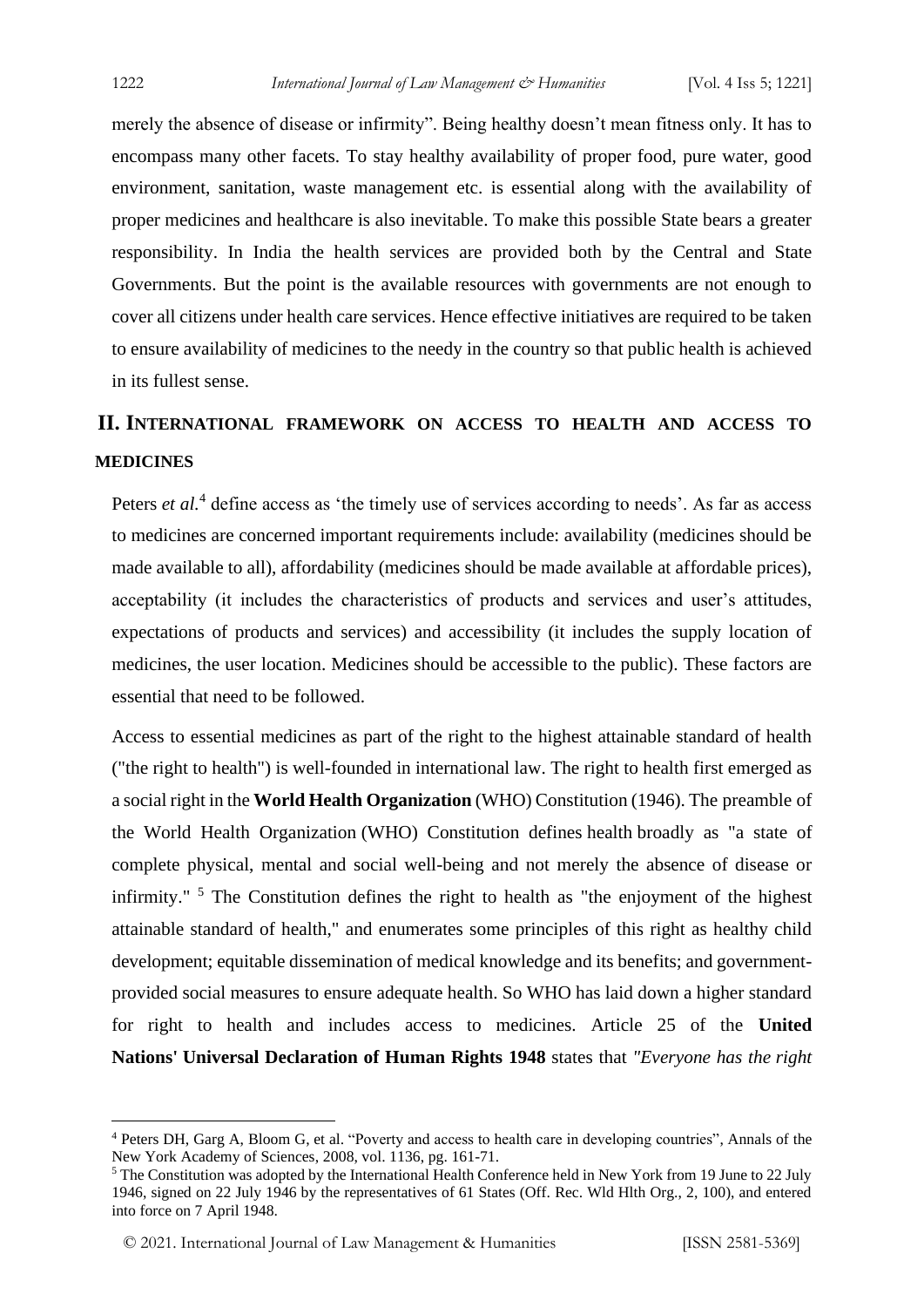*to a standard of living adequate for the health and well-being of himself and of his family, including food, clothing, housing and medical care and necessary social services."* The Universal Declaration makes additional accommodations for security in case of physical debilitation or disability, and makes special mention of care given to those in motherhood or childhood. UDHR have specifically mentioned medical care. The **International Covenant on Economic, Social, and Cultural Rights (ICESCR) of 1966** defines right to health in Article 12 and details the progressive realization of the right to health through four concrete steps, which includes<sup>6</sup>:

- The reduction of the still birth-rate and of infant mortality and for the healthy development of the child;
- The improvement of all aspects of environmental and industrial hygiene;
- The prevention, treatment and control of epidemic, endemic, occupational and other diseases;
- The creation of conditions which would assure to all medical service and medical attention in the event of sickness.

The **International Convention on the Elimination of all forms of Racial Discrimination, 1969** has provided for the protection of right to public health, medical care, social security and social services.<sup>7</sup>

So the International framework as we can see has recognized access to health and access to medicines.

#### **III. INDIAN LAW ON RIGHT TO HEALTH**

In India there is no explicit provision dealing with right to health under the Indian Constitution or elsewhere. Since we are member to the United Nations, it has ratified the international conventions which provides for health care rights of individuals. The concept of democratic socialism which can found place in the preamble of the constitution aims to improve the condition of health care of the people.<sup>8</sup> **Article 21** of the Constitution of India guarantees a fundamental right to life & personal liberty. The expression 'life in this article means a life with human dignity  $\&$  not mere survival or animal existence.<sup>9</sup> It has a much wider meaning which includes right to livelihood, better standard of life, hygienic condition and safe condition in workplace. The expansion of Article 21 is through judicial interpretation has been discussed

<sup>6</sup> Article 12 of International Covenant on Economic, Social and Cultural Rights, 1966.

<sup>7</sup> Article 5 (e) (iv), International Convention on the Elimination of all forms of Racial Discrimination, 1969.

<sup>8</sup> *'Social and economic justice'* mentioned under Preamble of the Constitution.

<sup>9</sup> *Maneka Gandhi* v. *UOI,* 1978 AIR 597, 1978 SCR (2) 621.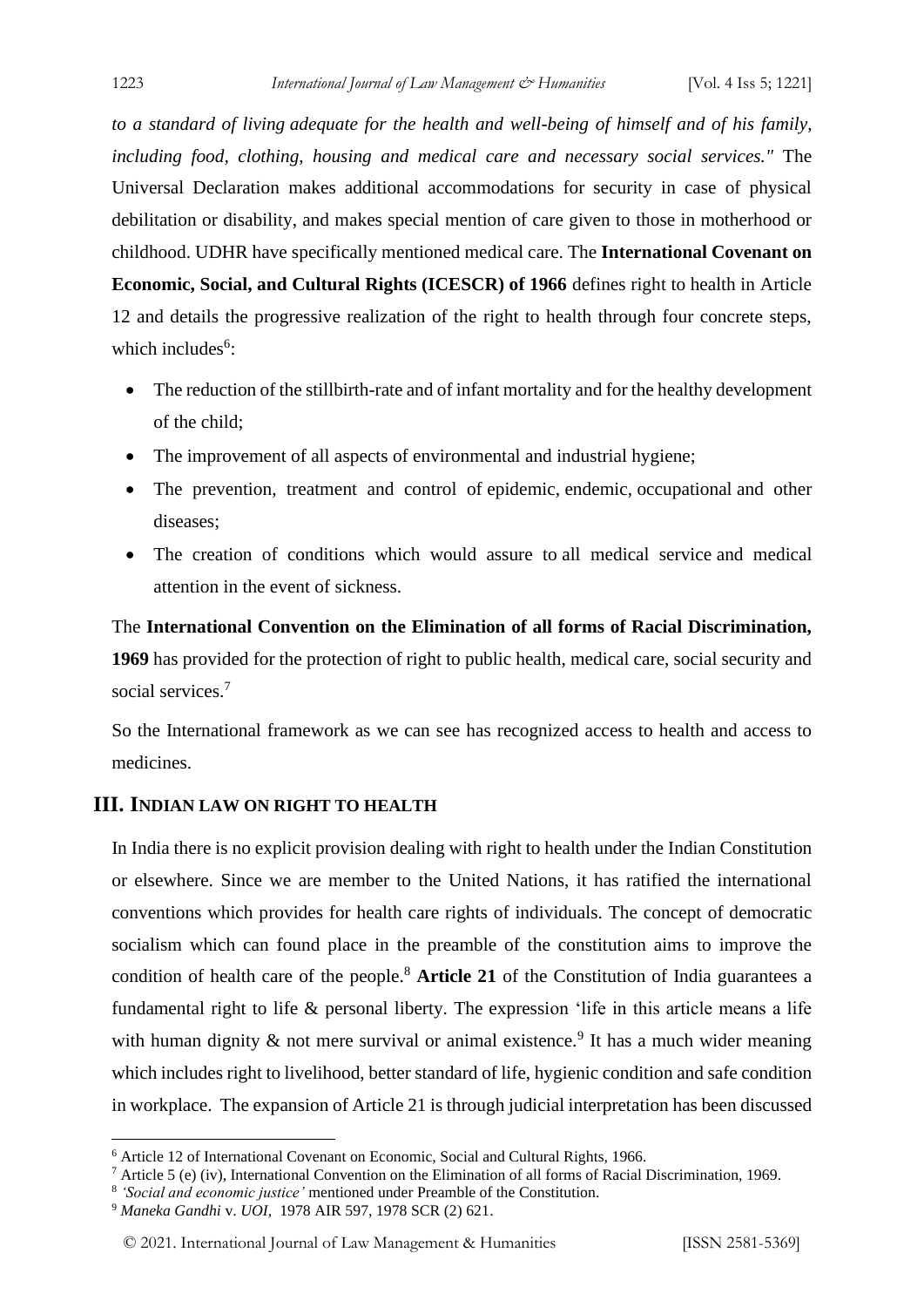briefly later in this article. **Directive Principles of State Policy** (DPSP) have provisions dealing with public health. Articles 38 impose liability on state to secure social order for the promotion of welfare of the people<sup>10</sup> but without public health we can't achieve it. Article 39(e) is aimed at the protection of health of the working class. Article 41 imposes duty on state to provide public assistance basically for those who are sick & disable. Under Article 42 it's a primary responsibility of the state to protect the health of infant & mother by maternity benefit. Article 47 discusses the duty of the state to raise the level of nutrition & the standard of living of its people.

Since DPSP are directives on the state and non-justiciable, to claim right to health, Article 21 is relied upon by the citizens. Judiciary has from time to time interpreted Article 21 so as to include right to health within its ambit. In *Vincent Panikulangara* v. *UOI*<sup>11</sup> the Supreme Court emphasized that a healthy body is the very foundation of all human activities. Article 47, a Directive Principle of State Policy in this regard lays stress note on improvement of public health and prohibition of drugs injurious to health as one of primary duties of the state. In *Rakesh Chandra Narayan* v. *State of Bihar<sup>12</sup>*, a letter petition in regard to Mental Hospital at Ranchi was considered as a Public Interest Litigation under Article 32 of the Constitution. The Bench consisting of Misra Rangnath and Venkatachalliah (J) held that the Government has an obligation to ensure that medical attention is reaching out to all the citizens in the country. The case focused on the deplorable condition of the mental hospital in Ranchi. Another important case relating to medical care is *Parmananda Katara* **v.** *Union of India* <sup>13</sup> **where the Supreme Court** has very specifically clarified that preservation of life is of paramount importance. The Apex Court stated that 'once life is lost, *status quo ante* cannot be restored.' It was held in this case that it is the professional obligation of all doctors (government or private) to extent medical aid to the injured immediately to preserve life without legal formalities to be complied with the police. Article21 casts the obligation on the state to preserve life. It is the obligation of those who are in charge of the health of the community to preserve life so that the innocent may be protected and the guilty may be punished. No law or state action can intervene to delay and discharge this paramount obligation of the members of the medical profession. No law or State action can intervene to avoid/delay the discharge of the paramount obligation cast upon members of the medical profession. The obligation being total, absolute and paramount,

<sup>&</sup>lt;sup>10</sup> Article 38 of the Constitution of India.

<sup>&</sup>lt;sup>11</sup> 1987 AIR 990.

<sup>12</sup> 1989 AIR 348.

<sup>13</sup> 1989 AIR 2039.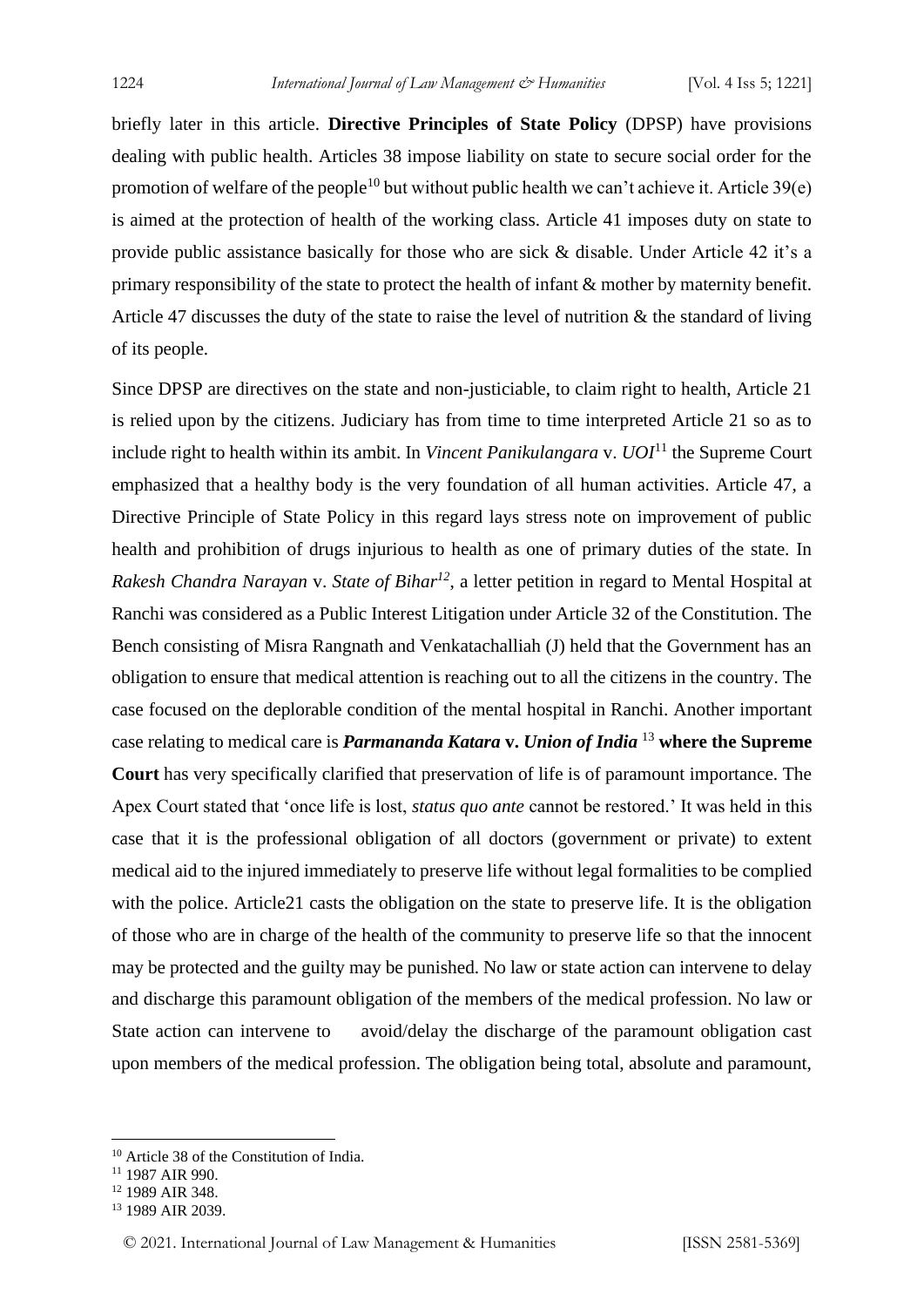laws of procedure whether in statute or otherwise which would interfere with the discharge of this obligation cannot be sustained and must, therefore, give way. The court also observed:

*"Art. 21 of the Constitution cast the obligation on the State to preserve life. The patient whether he be an innocent person or a criminal liable to punishment under the laws of the society, it is the obligation of those who are in charge of the health of the community to preserve life so that the innocent may be protected and the guilty may be punished. Social laws do not contemplate death by negligence to tantamount to legal punishment…. Every doctor whether at a Government hospital or otherwise has the professional obligation to extend his services with due expertise for protecting life."*

In *CESC Ltd.* v. *Subash Chandra Bose*<sup>14</sup> the Supreme Court relied on international instruments and concluded that right to health is a fundamental right. In *Consumer Education and Research Center* v. *UOI*<sup>15</sup>, the Court explicitly held that the right to health was an integral factor of a meaningful right to life. The court held that the right to health and medical care is a fundamental right under Article 21. The Supreme Court, in *Paschim Banga Khet Mazdoor Samity & Ors* v. *State of West Bengal & Ors*,<sup>16</sup> while widening the scope of art 21 and the government's responsibility to provide medical aid to every person in the country held that in a welfare state, the primary duty of the government is to secure the welfare of the people. Providing adequate medical facilities for the people is an obligation undertaken by the government in a welfare state. Recently in *Navtej Singh Johar* v. *UOI & Ors.<sup>17</sup> ,* a 5-judge bench of the SC decriminalized homosexual intercourse, Justice Chandrachud, in his concurring opinion held: *"Article 21 does not impose upon the State only negative obligations not to act in such a way as to interfere with the right to health. This Court also has the power to impose positive obligations upon the State to take measures to provide adequate resources or access to treatment facilities to secure effective enjoyment of the right to health."*

Thus by interpreting Article 21 the Court has recognized right to health thereby recognizing access to medicines. But even this is the situation how effectively and efficiently our government has taken initiative to adequately protect the health of the people and make available medicines are insufficient or inadequate.

The subject gains much significance in this COVID – 19 scenario were the government, both Central and State governments are in a situation to respond to the high end needs of the society.

<sup>&</sup>lt;sup>14</sup> AIR 1992 SC 573,585

<sup>&</sup>lt;sup>15</sup> AIR 1995 SC 636

<sup>16</sup> (1996) 4 SCC 37.

<sup>17</sup> W.P. (Crl.) No. 76 of 2016 D.No. 14961/2016.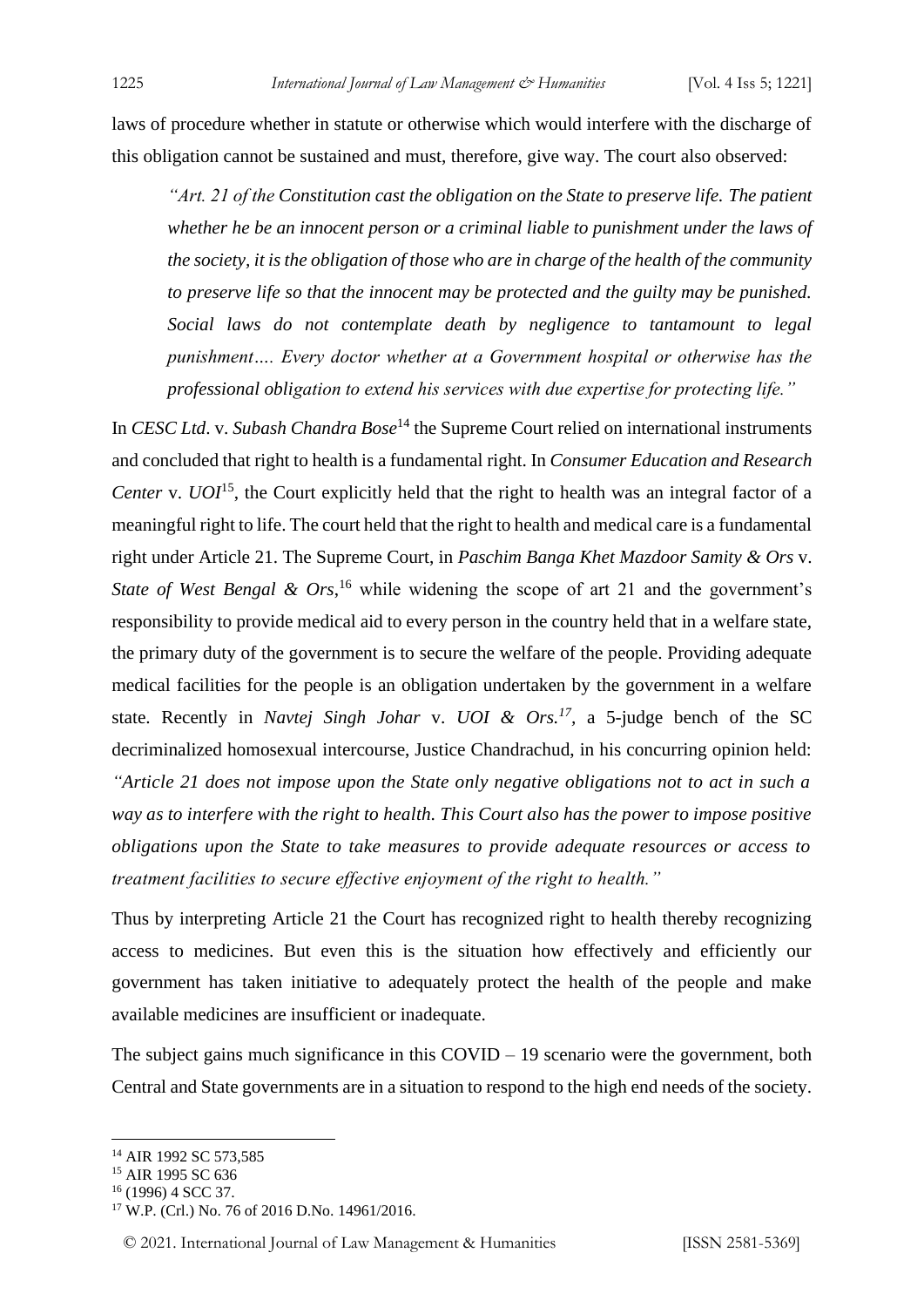The Courts are witnessing and thus addressing the deplorable health conditions in hospitals throughout the country. They are of the opinion that while making medical facilities available to the people the government cannot make any lame excuses of financial difficulties or inadequate resources since it is the State's constitutional obligation to make it available to the people in need.<sup>18</sup>

#### **IV. PATENTS AND ACCESS TO MEDICINES SPECIAL REFERENCE TO INDIA**

How Intellectual Property is related to access to medicines and thus right to health has been into discussions enormously. Important agreement on Intellectual Property, the TRIPS Agreement obliges signatory countries to give patent protection to drugs, along with other inventions for a period of 20 years. Thus pharmaceutical products are given patent protection if they have complied with the requisite standards of patent law. Patent to pharmaceuticals have been subjected to criticism in various times as it is a sensitive area concerning human health and their survival.

WTO has come under fierce criticism because of the effects that increased levels of patent protection will have on medicine prices. Patent protection seems important to the pharmaceutical industry because their contention is that when comparing with any other inventions; Pharmaceutical industry spends more in Research and Development. They say that development of new drug is a costly process and it is relatively easy to copy an existing drug.<sup>19</sup> The patent system thus allows firms to charge prices that are higher than the marginal price of production and distribution. It is only after the patent protection for the product expires that competition among generic versions can bring the price closer to the marginal cost.<sup>20</sup> Here the problem will be to the public, especially those in lower economic strata who can't afford the prices of the patented medicines. But to avoid this problem of hindering access to medicines, there are provisions incorporated under the Indian law which was incorporated as part of the flexibilities provided in the TRIPS Agreement.

Article 8 of the TRIPS Agreement provides that states can adopt measures necessary to protect public health and to promote the public interest in sectors of vital importance to their socioeconomic and technological development. Article  $30<sup>21</sup>$  also permits state to limit the

<sup>&</sup>lt;sup>18</sup> Rahul Bajaj, "Can the Judiciary invoke right to health to demand a more vigorous response to COVID-19". The Wire, 31 March 2020, refer https://thewire.in/law/can-the-judiciary-invoke-right-to-health-to-demand-a-morevigorous-response-to-covid-19

<sup>&</sup>lt;sup>19</sup> Harvey E. Bale, Jr., "The conflict between parallel trade and product access and innovation: the case of pharmaceuticals", Journal of International Economic Law I, 1998, p. 637.

<sup>&</sup>lt;sup>20</sup> John H. Barton, "Differentiated pricing of Patented Products", Commission on Macroeconomics and Health Working Paper Series no. WG 4:2, 2001.

<sup>&</sup>lt;sup>21</sup> Members may provide limited exceptions to the exclusive rights conferred by a patent, provided that such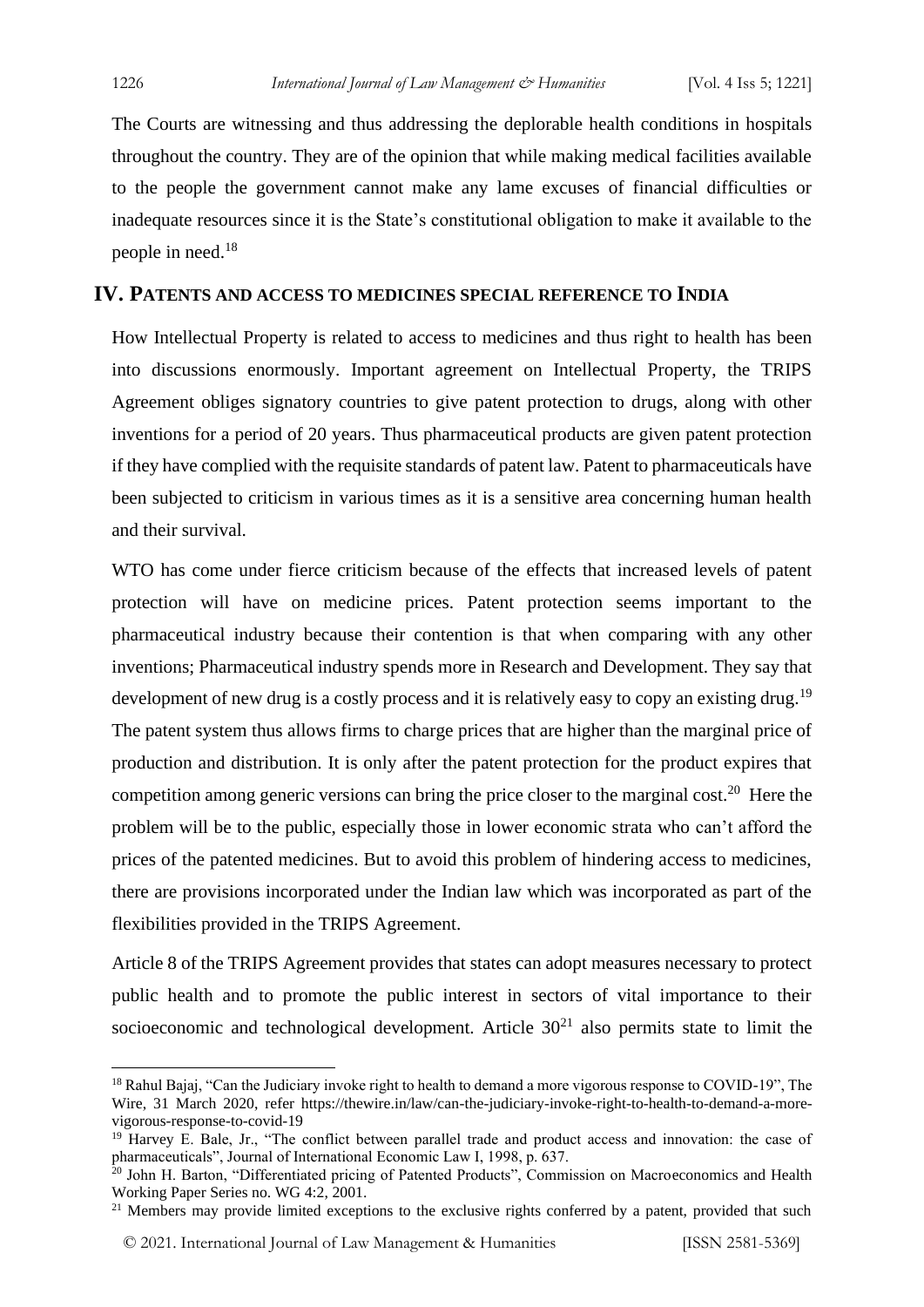exclusive privilege granted through patent rights. These provisions can be used by member states to pursue public health goals. Article 31 permits States to issue compulsory licenses in respect of the generic manufacture of patented goods for a particular purpose without the consent of the patent-holder. Even though TRIPS have provided with several safeguards and flexibilities how far it is effectively used by the Indian law is a question that needs to be answered.

While discussing on access to health, the Fourth WTO Ministerial Conference, held in 2001 in Doha, Qatar, adopted a Declaration on TRIPS and Public Health ("Doha Declaration") which affirmed the sovereign right of governments to take measures to protect public health. Public health advocates welcomed the Doha Declaration as an important achievement because it gave primacy to public health over private intellectual property, and clarified WTO Members' rights to use TRIPS safeguards. These measures include **compulsory licensing** to allow the production or importation of generic medicines without the consent of the patent holder, and **parallel importation** to allow governments to seek the cheapest available brand-name medicine on the global market. Although the Doha Declaration broke new ground in guaranteeing Members' access to medical products, it did not solve all of the problems associated with intellectual property protection and public health.

Intense lobbying from the multinational pharmaceutical industry and some Western governments, for instance, has frustrated the use of these safeguards. Experience from South Africa, Thailand, Kenya and Guatemala shows the enormous pressures countries face in implementing the TRIPS Agreement in a manner that protects public health and underscores the vital role played by civil society in defending the right to access affordable medicines.

By granting patent what we can see is that it has the potential to improve access by providing incentives for the development of new drugs, as well as to restrict access because of the higher prices of patented drugs. Price seems to be a major issue for hindering access even though it is not the only issue.

Right to health includes access to essential drugs. General comment 14 of CESCR: The Right to the Highest attainable standard of Health links the identification of essential drugs to the WHO's list of essential medicines, which has been updated from time to time since its initial adoption in 1977. Only about 5 per cent of drugs on the current list are protected by patent<sup>22</sup>. How can this be, when numerous patented medicines are the only treatments

exceptions do not unreasonably conflict with a normal exploitation of the patent and do not unreasonably prejudice the legitimate interests of the patent owner, taking account of the legitimate interests of third parties.

<sup>&</sup>lt;sup>22</sup> See Amir Attaran, 'How Do Patents And Economic Policies Affect Access To Essential Medicines In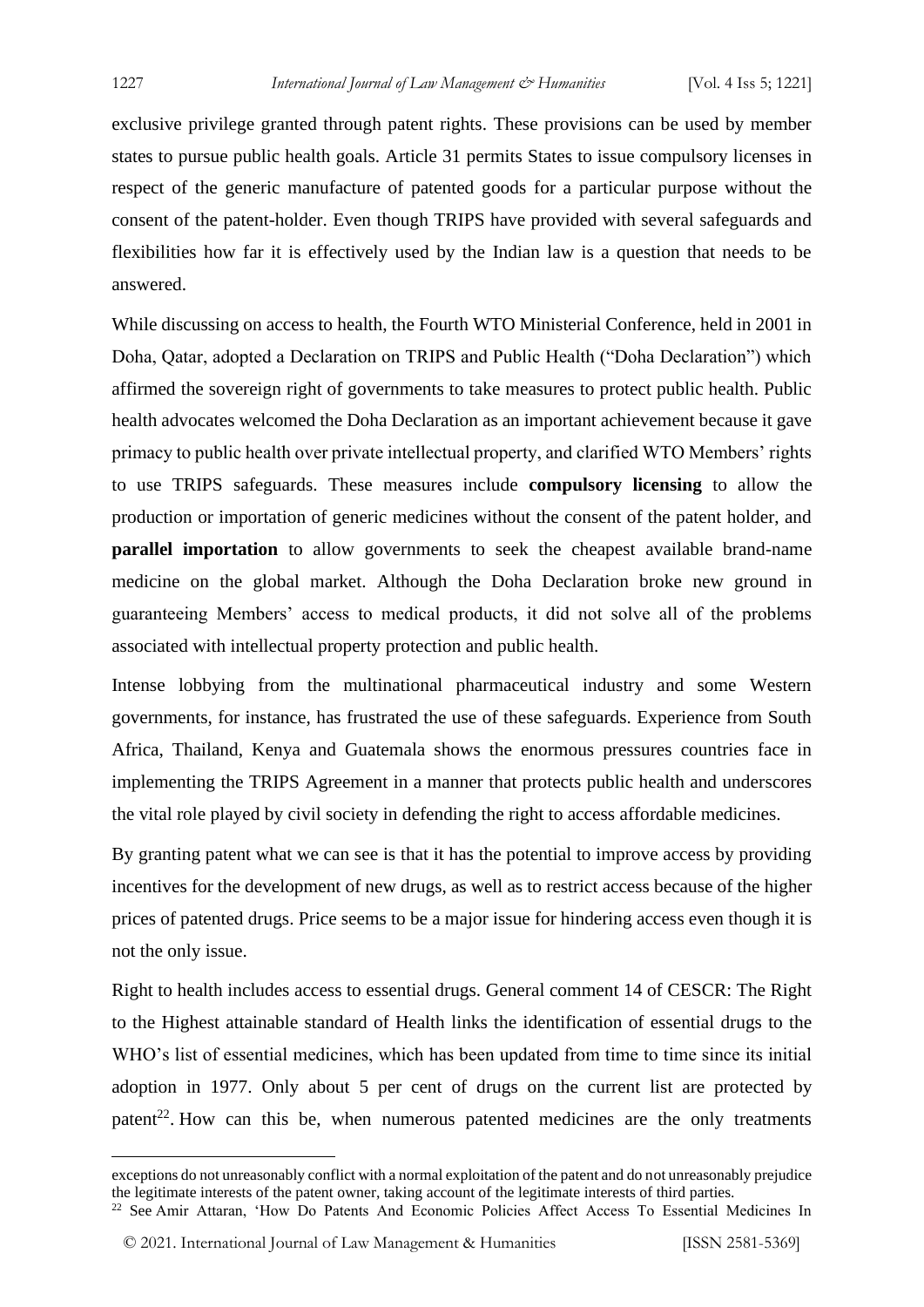available, or are the most effective treatments, for certain deadly diseases? One important criterion for inclusion on the WHO list is cost effectiveness. Given that many States cannot afford patented medicines, they are not 'cost effective' so they are excluded from the  $list^{23}$ . The exclusion of patented medicines is caused by their high prices rather than any lack of comparable (or superior) effectiveness compared to the cheaper medicines on the list.

TRIPS and the patent system had seemed to be in conflict with access to medicines and access to health. But what need to be noted is that States had to take advantage of available TRIPS flexibilities if they are unable to independently facilitate access to patented goods. That is, States had to make full use of compulsory licensing, importation of generic goods under the 2003 waiver, parallel importation, the limited exceptions permitted under Article 30 TRIPS, and remaining transition periods. States should also properly exercise their discretion over the standards for patentability to allow for opposition and revocation procedures and to combat anti-competitive practices<sup>24</sup>.

When taking into consideration the Indian law on compulsory licensing under **Section 84**, the period for filing application is 3 years from the date of grant on all the three grounds. TRIPS haven't mentioned such a time period but Paris Convention, 1883 have provided for the same<sup>25</sup> which is limited to non-working only. But India has gone beyond that, and when looking into **Section 3(d)** of the Patents Act, 1970, which has been incorporated to prevent ever-greening of patents and thereby facilitating access to medicines intents to lay down a higher standard by adding proving of "enhanced efficacy" which is not there in TRIPS. This negates the objective of incorporating the provision that is facilitating access because pharma companies can come with newer versions of medicines showing enhanced efficacy. So in this way what we can infer is that Indian law has not properly utilized the available flexibilities provided in TRIPS which can thereby facilitate access.

#### **V. CONCLUSION**

Thus it can be concluded that in India notion of access to medicines under access to health cannot be seen in its full practical sense. Through judicial decisions by interpreting article 21,

© 2021. International Journal of [Law Management & Humanities](https://www.ijlmh.com/) [ISSN 2581-5369]

Developing Countries?' (May/June 2004) *Health Affairs* 155

<sup>23</sup> See World Health Organization, *The World Medicines Situation* (WHO, 2004) Chapter 7, available at http://apps.who.int/medicinedocs/en/d/Js6160e/9.html (accessed 11.04.2018.)

<sup>&</sup>lt;sup>24</sup> Sarah Joseph, :TRIPS and Right to Health", Oxford University Press, 2011, available at www.oxfordscholarship.com/view/10.1093/acprof:oso/9780199565894.001.0001/acprof-9780199565894 chapter-8 (accessed on 11.04.2018)

<sup>&</sup>lt;sup>25</sup> Article 5 (4) A compulsory license may not be applied for on the ground of failure to work or insufficient working before the expiration of a period of four years from the date of filing of the patent application or three years from the date of the grant of the patent, whichever period expires last […].